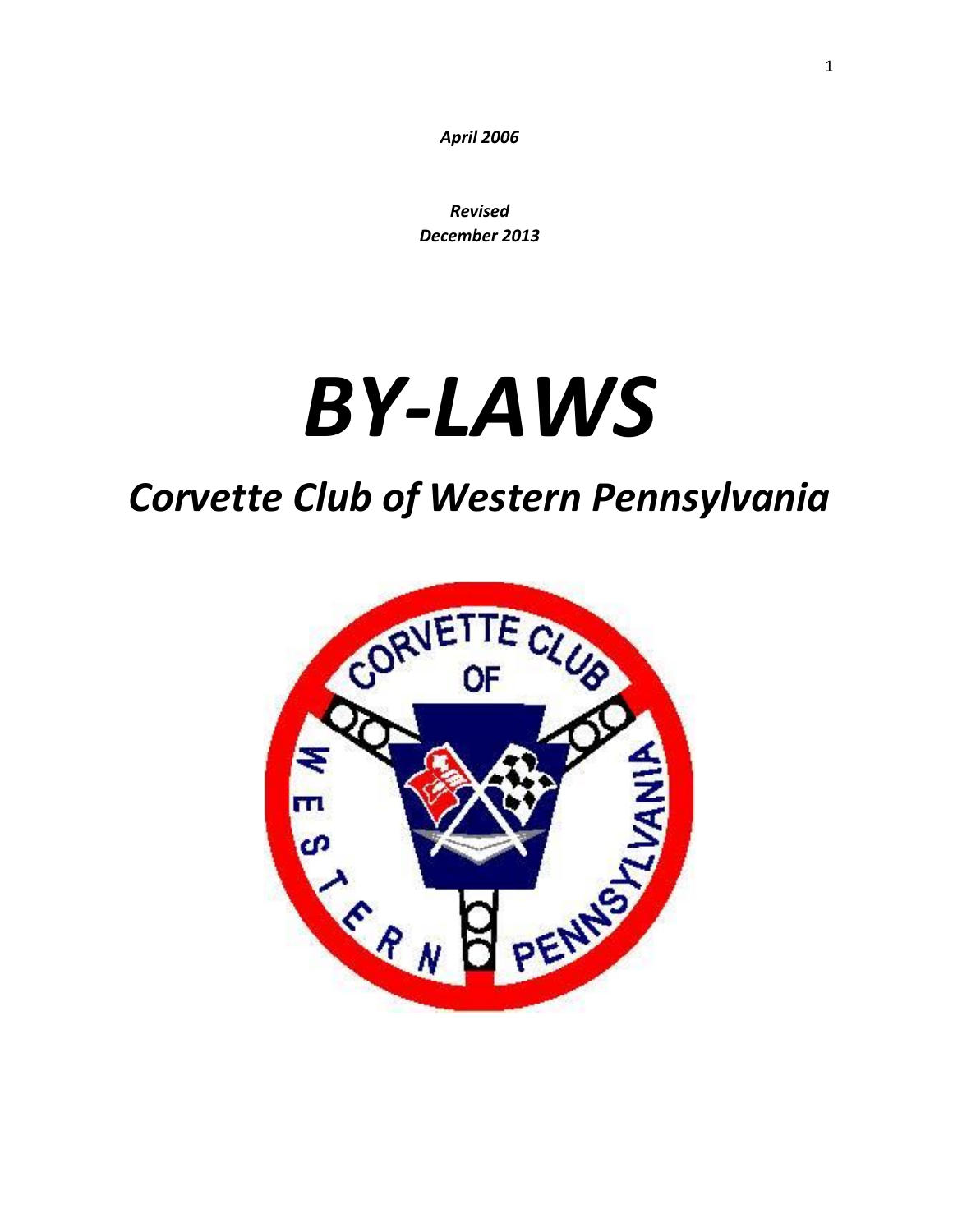#### **Bylaws**

#### **Of**

#### **The Corvette Club of Western Pennsylvania (CCWP)**

Revision: December 9, 2013

#### **ARTICLE I:**

**Section 1.1 Name:** The name of this Corporation is the Corvette Club of Western Pennsylvania, incorporated on the 9th day of February, 1960 in compliance with the Pennsylvania Non-Profit Corporation Law of 1933.

**Section 2.2 Office:** The principle mailing address of the Corporation shall be: P. O. Box 46311, Monroeville, PA 15146 until otherwise established by the Board of Directors. The address and conducting of corporation business shall be located in the vicinity of Pittsburgh, Pennsylvania.

**Section 2.3 Fiscal Year:** The fiscal year of the corporation shall commence on January 1 and end on December 31 of each calendar year.

#### **ARTICLE II:**

**Section 2.1: Purpose:** The Corporation (hereinafter referred to as CCWP) was formed for the purpose of furthering the enjoyment in the ownership, operation, and maintenance of Corvette automobiles; to promote improved relationships among Corvette owners, dealers, and the factory; and to provide for the dissemination among Corvette owners of relevant technical data. CCWP also hopes to promote and improve fellowship among Corvette owners and enthusiasts.

#### **ARTICLE III: MEMBERSHIP**

**Section 3.1** Membership in CCWP shall be limited to persons owning Corvettes or persons who are enthusiasts of Corvettes over 18 years of age. Membership will be designated without regard for race, religion, gender, or nationality.

**Section 3.2** A candidate for membership, shall submit a written application to the Board of Directors on such membership application form as is designated by the Board of Directors. All membership applications shall be accompanied by payment of the annual dues as set by the Board of Directors. No refunds will be given to applicants for membership after a vote of acceptance.

**Section 3.3** New membership applications shall be presented to and acted upon for acceptance at the monthly meeting of the Board of Directors and/or General Membership meeting following the date of application.

**Section 3.4** The full amount of the dues is applicable from January 1 to December 31 of the calendar year. Membership for those applicants joining after November 1 will begin immediately upon receipt of their dues and acceptance at the Board and/or General Membership Meeting and continue through the following year. Membership of new applicants joining at the Fall Corvette Show will begin immediately upon receipt of their dues and acceptance at the Board and/or General Membership Meeting and continue through the following year.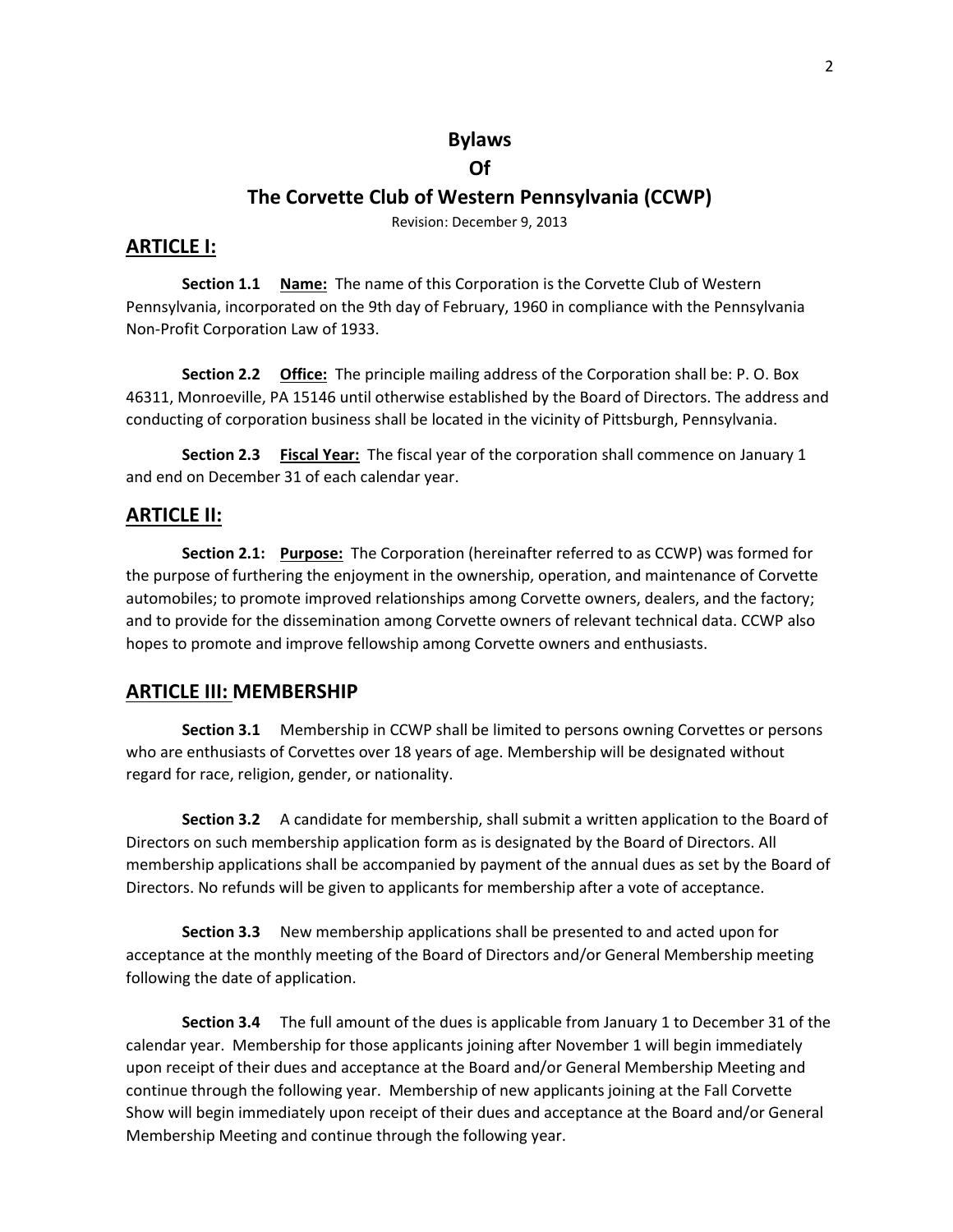**Section 3.5** Members are considered in good standing when all dues are paid and current.

**Section 3.6** CCWP Membership shall terminate for non-payment of dues which are considered in arrears forty-five (45) days after commencement of the membership year for which the member is liable. Former members seeking membership shall file a new membership application.

**Section 3.7** Spouses or domestic partners of members in good standing shall be eligible to become members upon application, payment of dues in the amount of Five dollars (\$5.00) annually, and approval. These persons will have all the privileges of members but shall not receive separate mailings.

**Section 3.8** All members in good standing shall receive the CCWP newsletter, the \*Flying Fiberglass\*; be voting members of CCWP; be entitled to receive CCWP sales discounts; and participate in CCWP activities as are available at charges set by the Board of Directors.

**Section 3.9** One Lifetime Membership may be granted by the Board of Directors each year. Entitlement shall be based upon outstanding dedication and involvement in CCWP. Lifetime members shall not pay dues but shall be entitled to all privileges of membership.

**Section 3.10** Honorary memberships may be granted by the Board of Directors. Honorary members shall not pay dues or have voting privilege, but shall receive the \*Flying Fiberglass\*. Honorary membership is for such period as the board shall determine.

# **ARTICLE IV: MEETINGS**

#### **Section 4.1 General Membership Meetings**

Meetings of the Membership of CCWP are held monthly usually on the second Monday. Date, time, and location of meetings are published in the \*Flying Fiberglass\* newsletter. Any change in schedule shall be published one month in advance. Guests expressing an interest in membership in CCWP are welcome to attend to observe.

#### **Section 4.2 Board of Directors Meetings**

The Board of Directors meet monthly usually on the first Monday. Any change in schedule shall be published one month in advance. Any member is welcome to attend the Board meeting to observe. If a member wishes to attend to voice a concern, the President should be informed one month in advance of the meeting.

#### **Section 4.3 Annual Meeting**

The Annual Meeting of the members of CCWP shall be the General Meeting held the second Monday of January of the calendar year.

#### **Section 4.4 Special meetings.**

Special meetings of the members of CCWP may be called at any time by the President of the Board of Directors. Written notice of a special meeting including the date, time, location and general nature of the business to be transacted shall be given by the Secretary to each member of CCWP at least five (5) days prior to the day named for the meeting.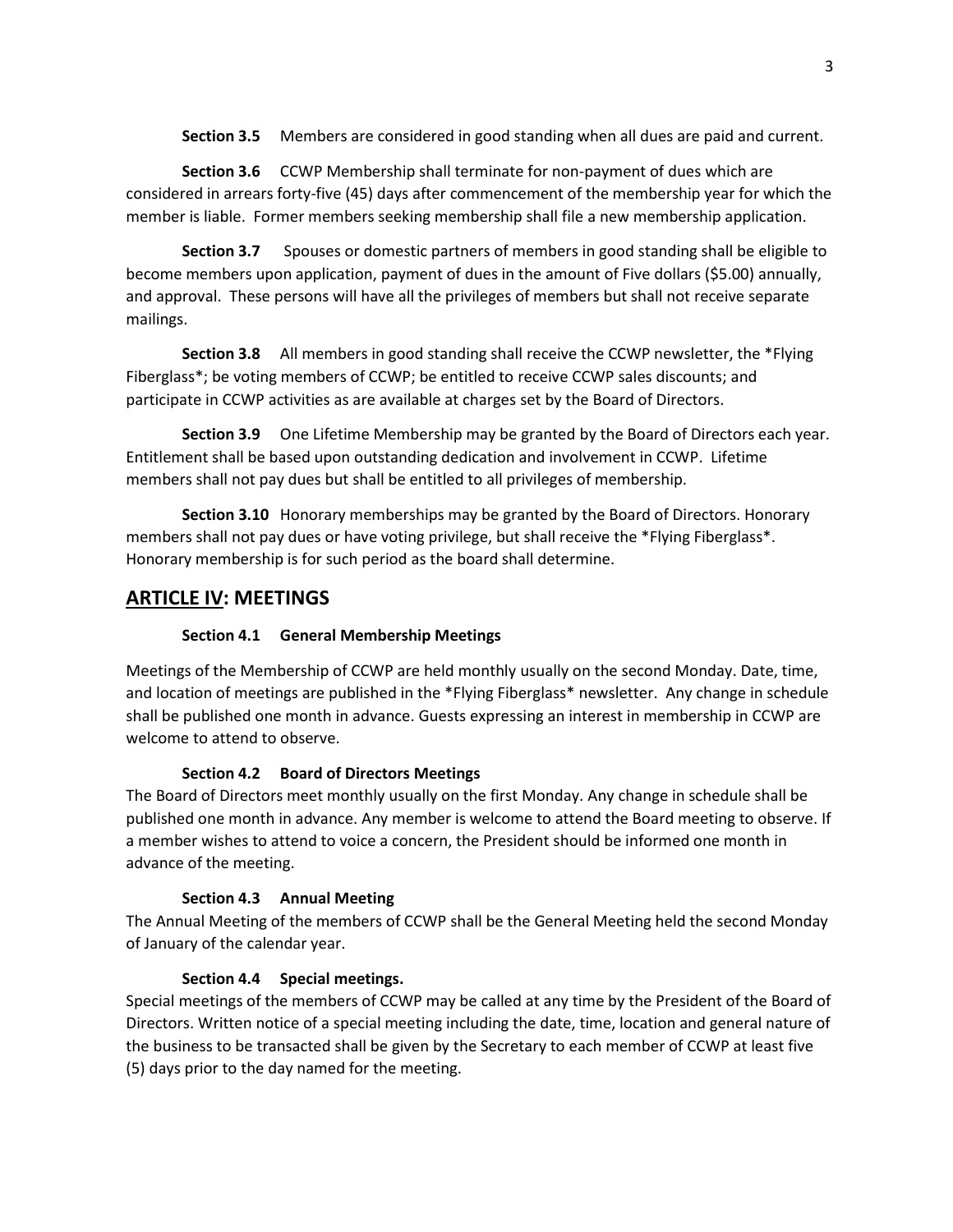#### **Section 4.6 Quorum at Meetings**

At all general or special meetings of members of CCWP, a minimum of 10% of total membership shall constitute a quorum for the transaction of business.

At all meetings of the Board of Directors, more than half of Board members must be present to constitute a quorum. No Board Member may vote by proxy.

If a meeting cannot be organized due to lack of quorum, members present may adjourn the meeting to such time and place as they may determine.

#### **ARTICLE V: VOTING**

**Section 5.1** Only the General Election of Directors shall be completed by mail-in ballots. All other matters determined by the Board to require a vote of the Membership shall be completed at a General Membership meeting by a show of hands of members in attendance. A simple majority vote of the members\* votes cast shall constitute affirmative authorization of any corporate action.

**Section 5.2** All members in "good standing" shall have voting privileges on all matters presented at general membership meetings.

**Section 5.3** No member may vote by proxy.

**Section 5.4** Each member shall be entitled to one (1) vote.

#### **ARTICLE VI: NOMINATION AND ELECTION OF DIRECTORS**

**Section 6.1** On or before October 1 of each year, the President shall appoint an Election Committee comprised of no less than three (3) nor more than five (5) members in good standing who shall file a slate of candidates to run for vacancies on the Board.

**Section 6.2** Members of the Election Committee shall not be eligible to run for the Board.

**Section 6.3** The slate of candidates shall consist of at least one more candidate than there are positions available.

**Section 6.4** Any member in good standing may run for a position on the Board. A member may nominate him/herself by written notification to any member of the Election Committee sent fifteen (15) days prior to ballots being mailed.

**Section 6.5** Any individual member may nominate any other member in good standing who consents to run by written notice sent to any member of the Election Committee fifteen (15) days prior to ballots being mailed.

**Section 6.6** The Election Committee will prepare special ballots printed on, but not limited to, water marked, specialty embossed, or stamped paper to prevent duplication. Ballots along with a return envelope addressed to CCWP will be mailed to CCWP members by October 31 of the current year via the United States Postal Service. The Election Committee will collect and validate the returned ballots. Only ballots returned through the United Postal Service, postmarked no later than ten (10) days before the December General Membership meeting will be accepted. Ballots will be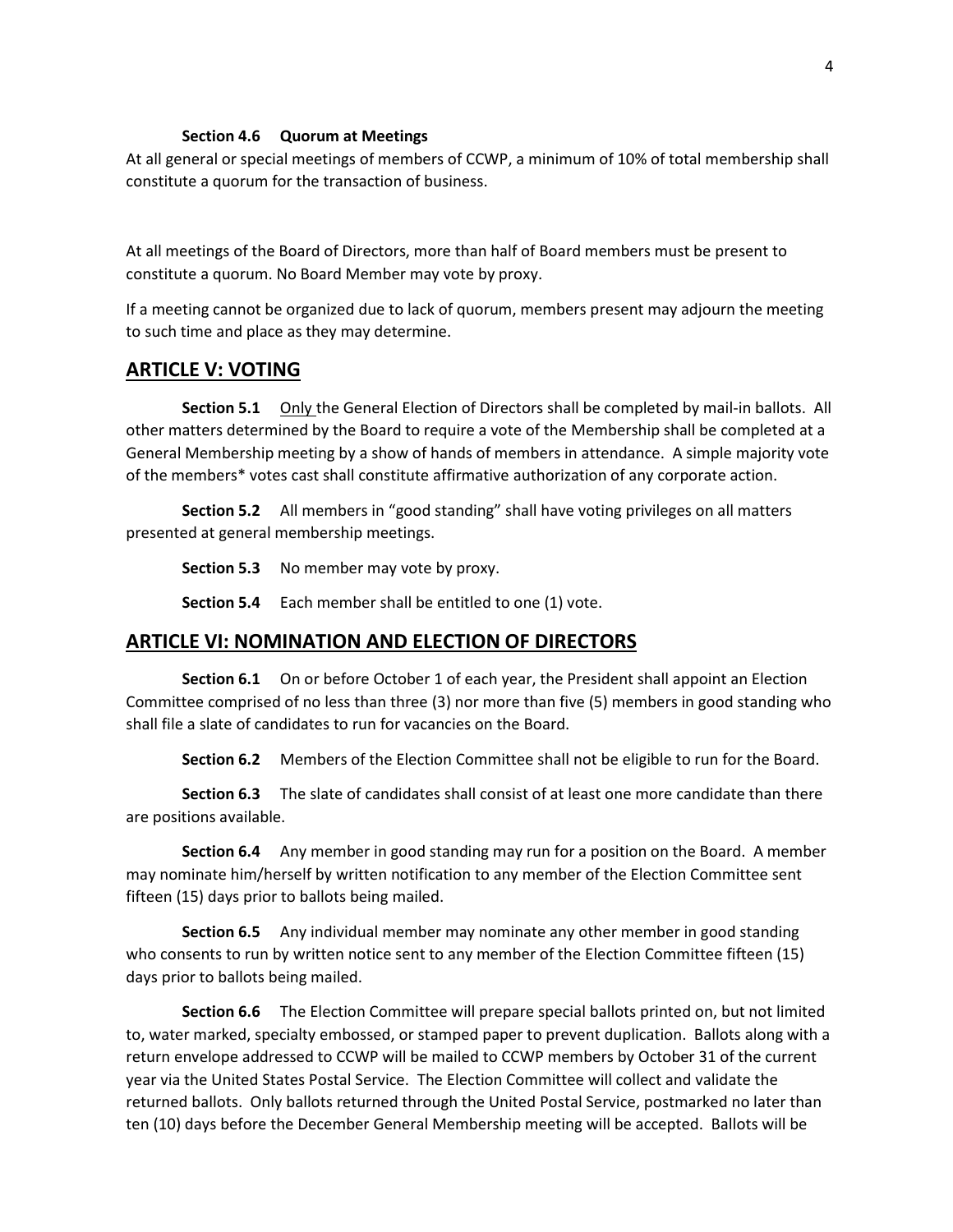counted and tabulated at the December General Membership meeting; results of the Election are declared; and new Board of Directors are established and introduced. Members of the Board of Directors assume their duties on January 1 of each fiscal year including presiding over the January General Membership meeting (names as the CCWP Annual Meeting).

**Section 6.7** All ballots shall be kept by the Secretary as part of CCWP records for a period of one year from the election date.

# **ARTICLE VII: BOARD OF DIRECTORS**

**Section 7.1** The governance of this organization shall be vested in the Board of Directors. The Board shall have complete and direct responsibility for CCWP management.

**Section 7.2** A Board member must be a CCWP member in good standing who has attained the age of twenty-one (21) years.

**Section 7.3** The Board of Directors shall consist of ten (10) elected members, five (5) of whom shall be elected by the membership in even numbered years, and five (5) elected by the membership in odd numbered years.

> The Board of Directors shall consist of the following positions: President Vice President **Secretary** Treasurer Membership Director Events Director Newsletter Director Social Director Awards and Recognition Director Public Relations Director

**Section 7.4** Board members shall be elected for a two (2) year term and may serve consecutive terms if elected by the membership.

**Section 7.5** At its initial meeting after the membership election, the Board of Directors shall elect by a simple majority vote a President and a Vice President to serve a one (1) year term effective from the beginning of the upcoming fiscal year (January 1). To be considered for the position of President, the person must have served on the Board of Directors for the full fiscal year immediately prior to the election.

**Section 7.6** All Board positions are non-salaried. Directors may, however, be reimbursed for receipted expenditures incurred in performance of the duties of the position.

**Section 7.7** In the event the President cannot fill his/her term of office, the Vice President shall assume the position of President.

**Section 7.8** In the event that a Board Member cannot serve his/her full term, the President of the Board shall, with advice of the Board, appoint a successor.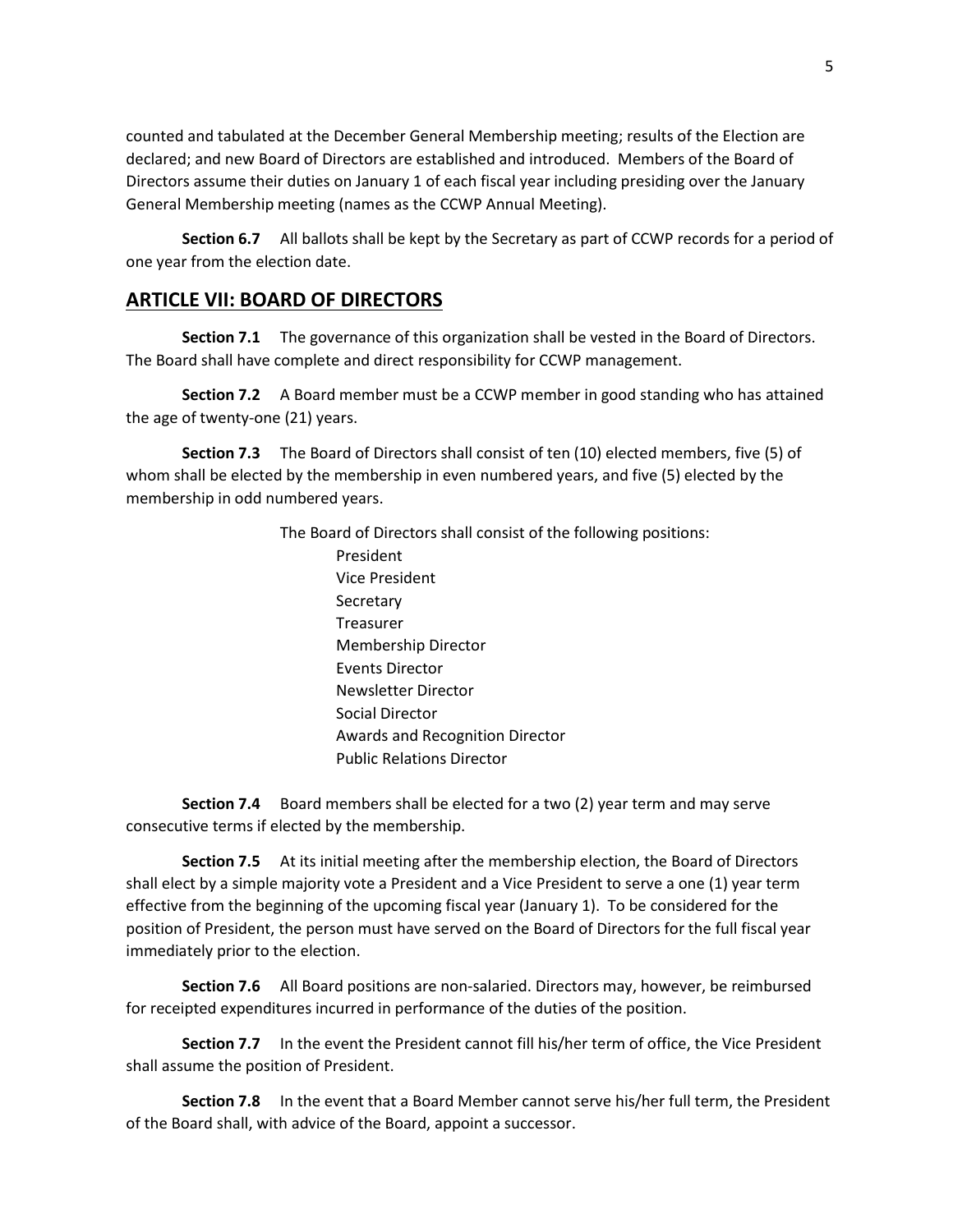**Section 7.9** Should a board member not be willing to take the available Board position, or perform their described duties, they shall resign their Director position, or by a two-thirds vote of the entire Board of Directors be removed from the Board.

**Section 7.10** Funds of the Corporation shall be maintained in such financial institutions as is designated by the Board. Expenditure of funds shall be made with Board approval. Checks are authorized by signature of two of three authorized names on the account.

# **ARTICLE VIII: DIRECTOR RESPONSIBILITIES**

**Section 8.1 President:** The President shall: coordinate all activities of the Board of Directors; assure that management upholds CCWP's purpose and adheres to CCWP Bylaws as its guideline of operation; preside at all meetings of the Board of Directors and of the General Membership; appoint Directors other than the Vice President subject to individual Board member acceptance and simple majority vote approval by remaining Board members; assign ad hoc responsibilities to Directors as necessary; and commission ad hoc and advisory committees.

**Section 8.2 Vice-President:** The Vice President shall: act in the absence of the President at any CCWP function; assist the President as requested; and oversee the operation and functioning of the CCWP website. The Vice-President will also be responsible to maintain insurance for CCWP. He shall: research and obtain liability policy for CCWP as a non-profit social organization; obtain quotes from various companies prior to the renewal date of the policy in force to assure that rates are competitive as the market indicates; furnish certificates of insurance when requested by host locations and or organizations; address and research any pertinent insurance questions brought forward by the Board of Directors for special events during the year; and advise the Board of any event which may not be covered by the current policy.

**Section 8.3 Secretary:** The Secretary shall: accurately record the proceedings of each Board meeting and General Membership meeting providing a brief summary of reports, actions, motions, and resolutions without inclusion of his/her personal opinion; distribute copies of the previous Board meeting minutes at the next Board meeting for corrections and approval by a majority vote of the Board; submit a copy of the minutes of the most recent General Membership meeting to the Newsletter Director for publication in the CCWP newsletter, the "Flying Fiberglass"; distribute copies of the previous General Membership meeting minutes at the next General Membership meeting for corrections and approval by a majority vote of the membership present; assure that the minutes from the Board of Directors and General Membership meetings are signed by the Secretary and President signifying correctness and approval; keep a copy of the minutes in an official record book, the property of CCWP; bring minutes for the past and current year to all meetings; assure that minutes prior to the past year become a part of the Archives; issue all notices required; keep the Corporate Seal and non-Archival records of CCWP; and attest by signature all official papers.

**Section 8.4 Treasurer:** The Treasurer shall: accurately record and provide at the monthly business meeting a monthly financial statement showing all major receipts and disbursements made by CCWP; be custodian for all monies received and be responsible for all money expended; prepare a yearly budget and financial report to include fixed and anticipated expenses based upon data submitted by the Board members' anticipated operating budgets for the fiscal year; prepare and file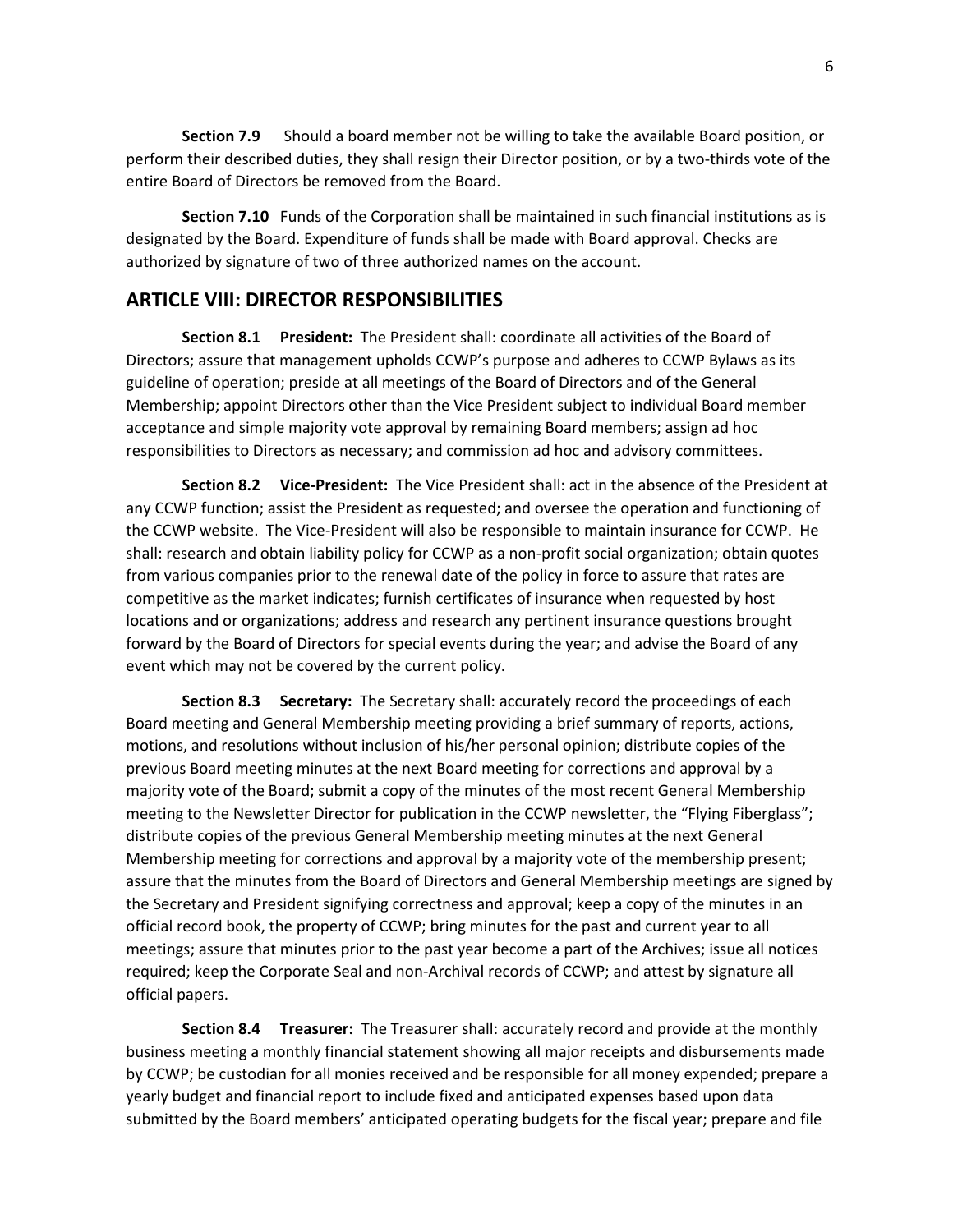any necessary yearly documents related to CCWP non-profit status (i.e. 990 form); and be prepared for an annual audit.

**Section 8.5 Membership Director:** The Membership Director shall: distribute and receive all membership applications and renewals; send a reminder postcard to members whose dues are 10 days in arrears; keep an accurate and up-to-date membership list; have an up-to-date membership list available for every meeting; submit to the Newsletter Director new members' names for publication in the "Flying Fiberglass", CCWP newsletter; investigate all possible activities for acquiring new members and present to the Board any ideas for increasing membership; submit to the Secretary and Newsletter Director names of members that have birthdays each month; and submit a year-end membership list to the Secretary and Newsletter Director to be included in CCWP records.

**Section 8.6 Events Director**: The Events Director shall, in conjunction with the Social Director: prepare and submit to the Board of Directors a yearly calendar of varied events for Board approval; procure locations for events; acquire volunteer chairpersons for events; aid any voluntary chairperson in planning the event; advise annual event Chairpersons of reserved event calendar dates and Board authorization to affect a calendar change; oversee registration for events; insure that all event information and fliers are given to the Newsletter Director and to the website for publication in a timely manner; assure that all names of recipients\* of awards or recognitions are given to the Awards Director and Newsletter Director; submit estimated budgets for events; and prepare an after-event cost summary for submission to the Board. [NOTE: Annual reserved calendar date events are: After Christmas Party - Second Saturday in January; Spring Day Show - Sunday after Mother's Day; USS Show - First Thursday after the first Sunday in June; Lap of PA Road Trip - Start is last Wednesday of July; Picnic/Meeting - Sunday before Second Monday in August; Fall Day Show - Sunday after Labor Day in September.]

**Section 8.7 Social Director:** The Social Director shall, in conjunction with the Events Director: form a yearly calendar of social activities; submit proposed events to the Board for approval; procure location and food for June, July and August outdoor CCWP membership meetings; procure locations for social events; submit preliminary budget requirements to the Board for approval; prepare an after-social cost summary to the Board; insure that a schedule of events and their information are given to the Newsletter Director and the website for publication in a timely manner.

**Section 8.8 Newsletter Director:** The Newsletter Director shall: determine a regular schedule for publishing of the CCWP newsletter - the "Flying Fiberglass"; establish a publication staff, if necessary; aid in securing commercial advertising; report all costs for publishing the "Flying Fiberglass" to the Board; insure that all material printed is non-slanderous, and that no statements are libelous; (Any material regarded as such should be brought to the Board's attention.) insure that the "Flying Fiberglass" is not used as a forum for debate or political advertising; mail invoices for advertising; and insure that the following appear in the "Flying Fiberglass": \*Minutes from previous month\*s General Membership meeting; \*Members\* birthdays; \*Commercial Business ads; \*Member business ads; \*Schedule of upcoming events; \*Names for awards, trophies or special recognition; \*Articles of general interest; \*Want ads; \*Photographs or articles submitted by members; \*Technical/maintenance articles; and \*Fliers of upcoming events.